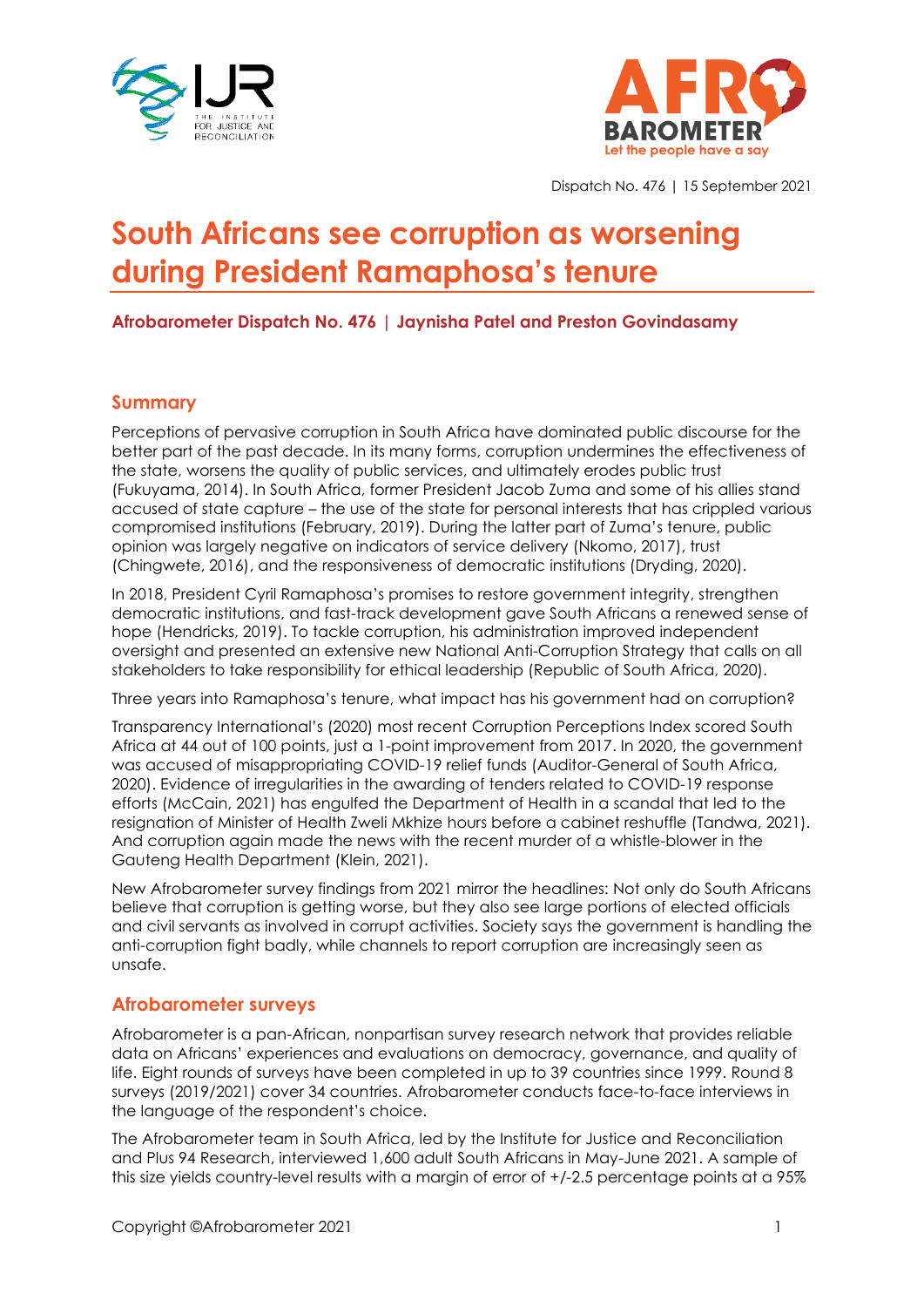

confidence level. Previous surveys were conducted in South Africa in 2000, 2002, 2006, 2008, 2011, 2015, and 2018.

# **Key findings**

- Almost two-thirds (64%) of South Africans say that corruption increased in the past year, including half (49%) who believe it increased "a lot."
- State institutions are widely seen as corrupt. Half or more of citizens say "most" or "all" officials are involved in corruption in the police (56%), the president's office (53%), local government councils (51%), and Parliament (50%). Non-governmental organizations, traditional leaders, and religious leaders are less commonly seen as corrupt.
- Three-fourths (76%) of South Africans say the government is performing "fairly badly" or "very badly" in the fight against corruption,
- Among citizens who interacted with key public services during the past year, substantial proportions say they had to pay a bribe to avoid a problem with the police (24%) or to obtain a government document (21%), police assistance (15%), public school services (10%), or medical care (8%).
- Three out of four South Africans (76%) say people risk retaliation or other negative consequences if they report incidents of corruption, a 13-percentage-point increase compared to 2018.
- Seven in 10 citizens (71%) believe that officials who break the law "often" or "always" go unpunished, while half (49%) say ordinary people who commit crimes enjoy such impunity.

#### **Is corruption getting worse?**

Despite the high visibility of corruption on the national agenda, almost two-thirds (64%) of South Africans say corruption has gotten worse over the past year, including half (49%) who say it has "increased a lot" (Figure 1). Only 15% of people believe it has decreased.



# **Figure 1: Change in level of corruption** | South Africa | 2021

*Respondents were asked: In your opinion, over the past year, has the level of corruption in this country increased, decreased, or stayed the same?*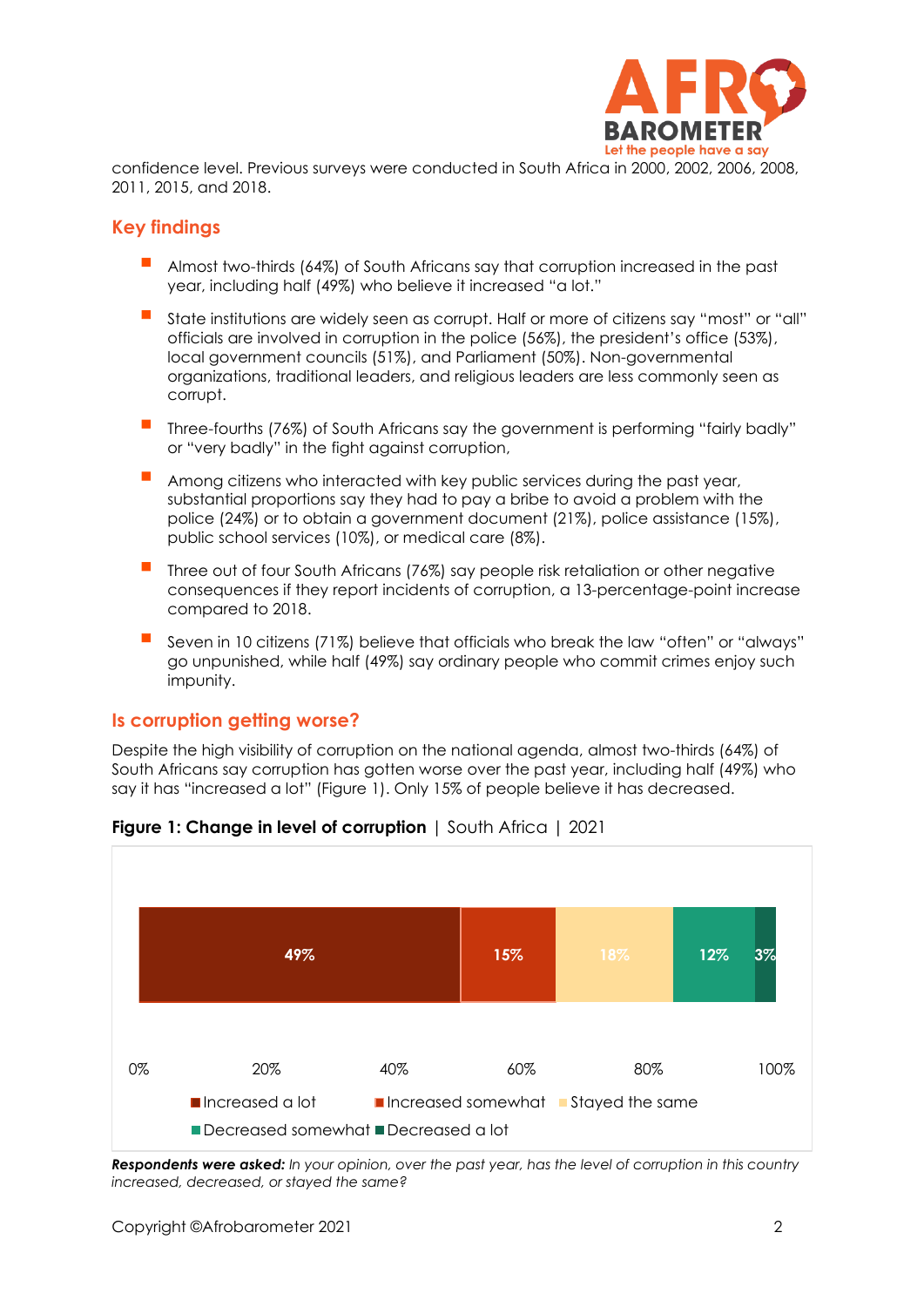

# **Who is involved in corruption?**

Despite a particular emphasis on anti-corruption efforts focusing on the Presidency, more than half (53%) of South Africans believe that "most" or "all" officials in the Presidency are involved in corruption. Among 10 other institutions that Afrobarometer asked about, only the South African Police Services (SAPS) are more widely seen as corrupt (by 56% of respondents) (Figure 2). In addition, about one-third of citizens see "some" officials in the Presidency (33%) and the SAPS (36%) as corrupt.

The high level of perceived corruption within the Presidency might be in part attributable to the ongoing and widely publicized Zondo Commission, which is investigating state corruption during Zuma's tenure but whose proceedings might also impact public perceptions of the current president.

Perceptions of corruption among local government councillors (51% "most" or "all") and members of Parliament (50%) are about equally high. They are followed by government officials (42%), judges and magistrates (36%), and tax officials (33%).

Informal leaders fare somewhat better, with perceptions that "most" or "all" are corrupt totaling 31% for religious leaders, 30% for non-governmental organizations, 27% for business executives, and 24% for traditional leaders.

Traditional leaders elicit far the largest share of "Don't know" responses (29%) when it comes to their involvement in corruption, likely because only certain segments of the population interact with these authorities.

| Police                                | 56%            |                           | 36%<br>5%%    |
|---------------------------------------|----------------|---------------------------|---------------|
| President and officials in his office | 53%            | 33%                       | <b>7% 7%</b>  |
| Local government councillors          | 51%            | 36%                       | 6%7%          |
| <b>Members of Parliament</b>          | 50%            | 38%                       | 4%7%          |
| Government officials                  | 42%            | 38%                       | $10\%$<br>9%  |
| <b>Business executives</b>            | 37%            | 46%                       | 8% 8%         |
| Judges and magistrates                | 36%            | 44%                       | 12%<br>7%     |
| Tax officials                         | 33%            | 42%                       | 13%<br>11%    |
| Religious leaders                     | 31%            | 45%                       | 8%<br>15%     |
| <b>NGOs</b>                           | 30%            | 46%                       | 13%<br>$11\%$ |
| Traditional leaders                   | 24%            | $16\%$<br>30%             | 29%           |
|                                       | 0%<br>20%      | 40%<br>60%                | 80%<br>100%   |
| $\blacksquare$ Most/All of them       | ■ Some of them | Don't know<br><b>None</b> |               |

### **Figure 2: Involvement in corruption** | South Africa | 2021

*Respondents were asked: How many of the following people do you think are involved in corruption, or haven't you heard enough about them to say?*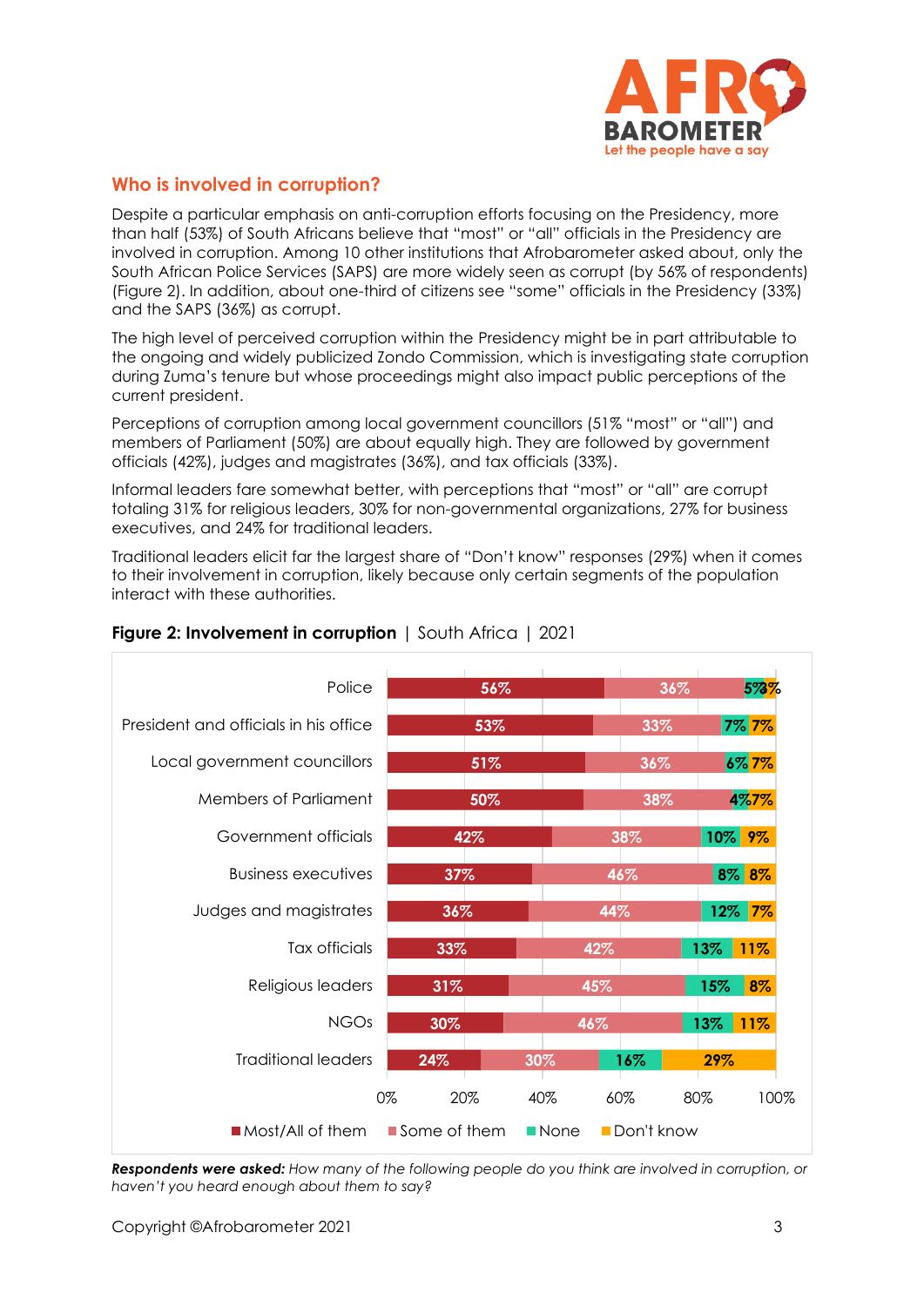

Given that South Africans perceive corruption to be increasing, it is important to understand where the increased corruption is believed to be located. Afrobarometer has fielded two surveys during Zuma's tenure (2011 and 2016) and two during Ramaphosa's tenure (2019 and 2021). Figure 3 shows changes in public perceptions that "most" or "all" officials in five institutions are involved in corruption.

Overall, we see steep increases in perceptions of corruption across all five institutions during Zuma's tenure (from 2011 to 2016), followed by a dip and then renewed, though more modest, increases under Ramaphosa (from 2019 to 2021) except in the case of government officials.

The Presidency registers the largest increase in perceived corruption between 2019 and 2021, from 38% to 53%. This makes the Presidency the only one of the five institutions for which 2021 levels of perceived corruption exceed those recorded in 2016 (under Zuma).

Changes in perceived corruption among judges and magistrates are of interest, as the courts are at the center of proceedings related to allegations of corruption within other state institutions. Over the past decade, the proportion of citizens who see most/all judges and magistrates as corrupt has increased by 9 percentage points, including a 4-point rise between 2019 and 2021, but compared to 2016, this negative perception has declined from 47% to 36%.



**Figure 3: Perceptions of widespread corruption** | South Africa | 2011-2021

*Respondents were asked: How many of the following people do you think are involved in corruption, or haven't you heard enough about them to say? (% who say "most" or "all")*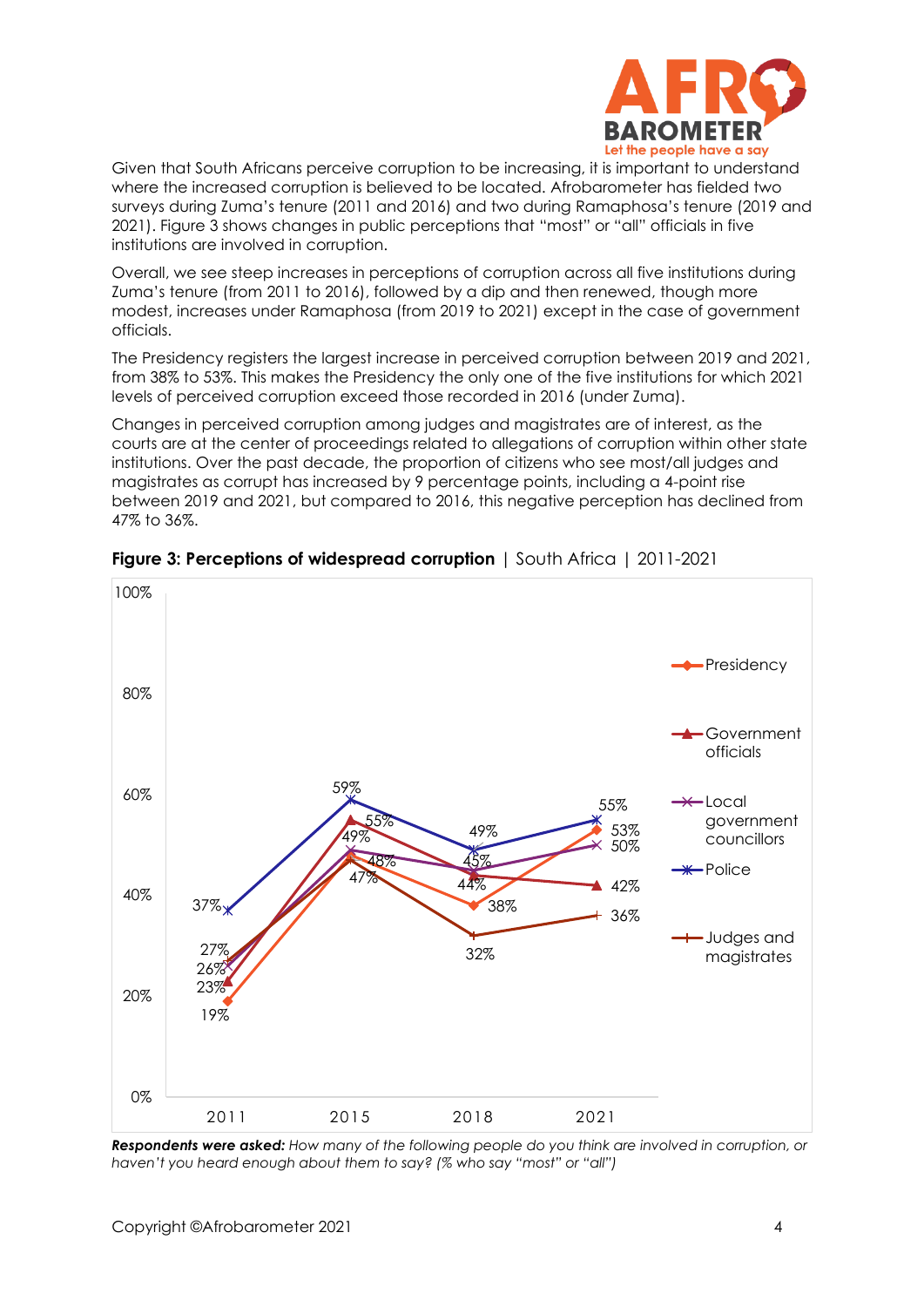

# **Government performance in the fight against corruption**

Central to anti-corruption efforts is how the government implements the measures it has set in place to deal with and prevent incidents of corruption. In light of South Africans' perceptions that corruption is increasing, it is not surprising that they also believe that the government is not enforcing its anti-corruption measures well.

Three in four respondents (76%) say the government is doing a poor job of fighting corruption, including more than half (60%) who say it is handling the issue "very badly" (Figure 4). Only one in five (21%) say the government is handling corruption "fairly well" or "very well."





*Respondents were asked: How well or badly would you say the current government is handling the following matters, or haven't you heard enough to say: Fighting corruption in government? (Note: Due to rounding, the sum of categories may differ slightly from the reported overall total, e.g. 60% "very badly" + 15% "fairly badly" = 76% badly.)*

Geographically, people living in the Northern Cape perceive the government's handling of corruption most favourably (32% "fairly well" or "very well"), followed by Limpopo (30%) and the Free State (29%). In contrast, residents in the Eastern Cape (12%), Western Cape (13%), and KwaZulu-Natal (14%) are far less likely to approve of the government's performance on corruption (Figure 5).

Urban and rural residents are equally likely to have a positive outlook on the government's anti-corruption efforts, and breakdowns by lived poverty level, age, and educational level show no clear patterns in their assessments.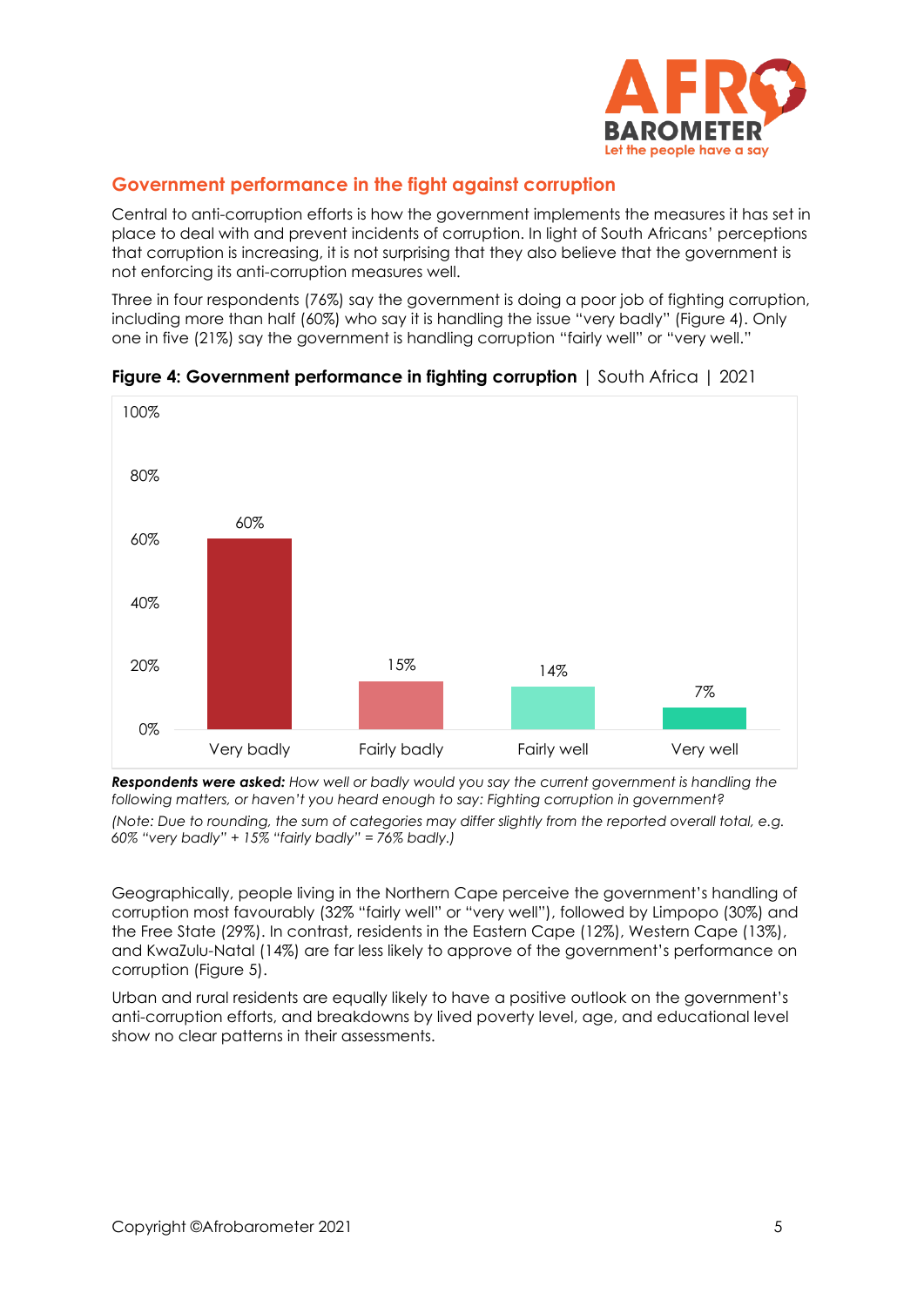

**Figure 5: Government is handling corruption well**  $\vert$  by socio-demographic group | South Africa | 2021



*Respondents were asked: How well or badly would you say the current government is handling the following matters, or haven't you heard enough to say: Fighting corruption in government? (% who say "fairly well" or "very well")*

# **Bribe-paying and reporting corruption**

Corruption occurs not only within state institutions but also between citizens and the state. How willing are South Africans to pay a bribe in order to access state services? And how safe do they feel in reporting corruption?

#### *Paying a bribe*

Among respondents who say they interacted with key public services during the 12 months preceding the survey, one in four (24%) say they paid a bribe "once or twice", "a few times," or "often" to avoid a problem with the police. In addition, 15% say they paid a bribe to obtain police assistance, a 5-percentage-point increase compared to 2018 (Figure 6).

The share of South Africans who paid a bribe to obtain a government document, such as an identity document, a license, or a passport, increased substantially compared to 2018, from 13% to 21%.

About one in 10 respondents report having to pay a bribe to obtain public school services (10%) or medical care (8%).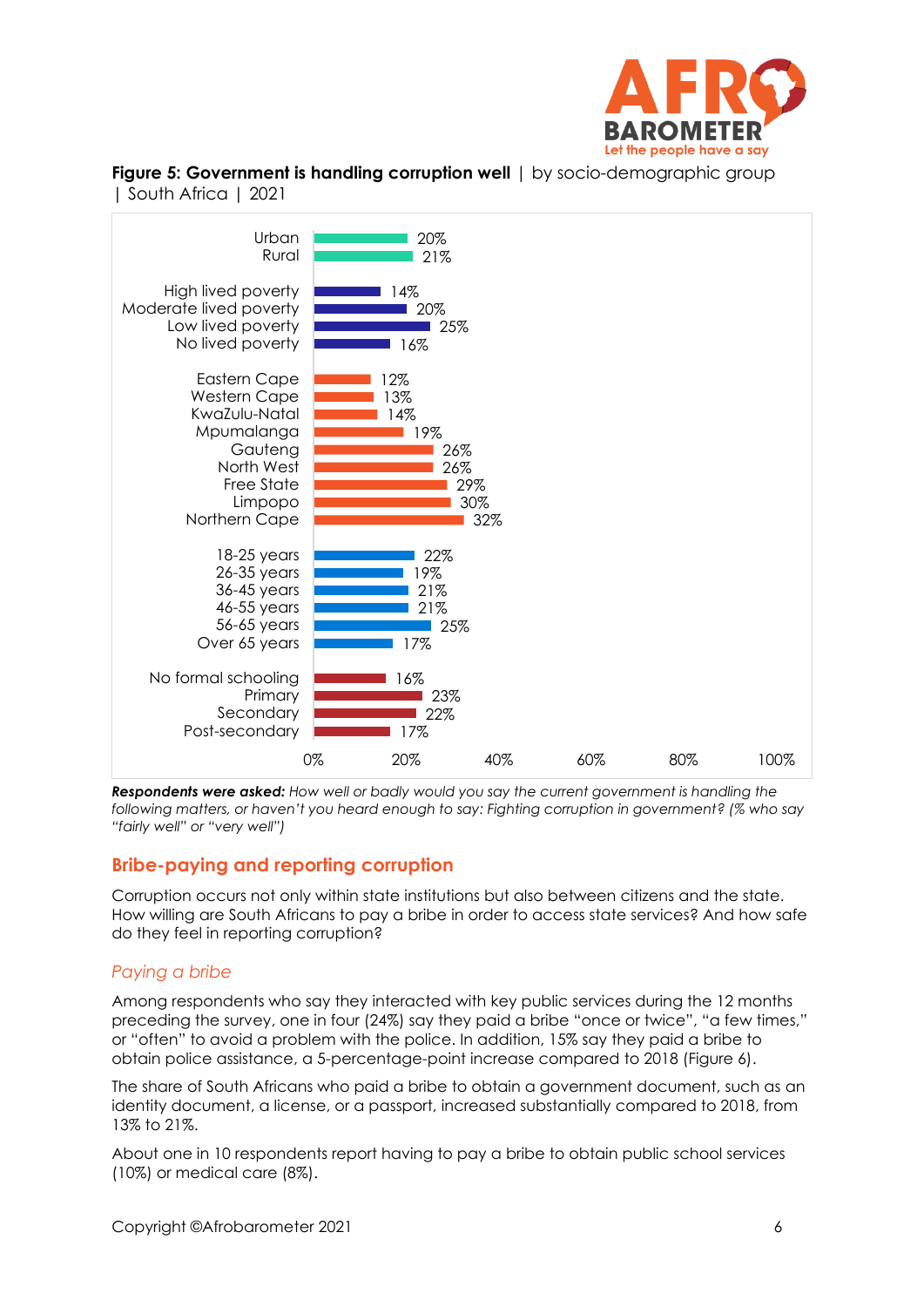

# **Figure 6: Paid a bribe to obtain public services** | South Africa | 2018-2021



*Respondents who say they had contact with key public services during the previous year were asked: How often, if ever, did you have to pay a bribe, give a gift, or do a favour [to obtain the needed service]? (% who say "once or twice," "a few times," or "often")*

### *Reporting corruption*

In recent years, state and civil society actors have increasingly encouraged South Africans to report corruption through various platforms, such as Corruptionwatch.org, Whistleblowers.org, and the National Anti-Corruption Hotline (0800 701 701), as an important contribution to the anti-corruption fight. But survey findings show that citizens are increasingly worried about retaliation if they do so.

Three in four respondents (76%) say people risk retaliation or other negative consequences if they report incidents of corruption, a 13-percentage-point increase compared to 2018 (Figure 7). Only one in five (21%) say they can report corruption without fear. The recent murder of a whistle-blower in the Gauteng Department of Health may only exacerbate such fears.

The perception that reporting corruption carries a high risk is consistent – and increasing – across key demographic groups, with very little variation no matter the respondent's gender, age, education level, urban-rural residence, and lived-poverty level.



**Figure 7: Can citizens report corruption without fear?** | South Africa | 2018-2021

*Respondents were asked: In this country, can ordinary people report incidents of corruption without fear, or do they risk retaliation or other negative consequences if they speak out?*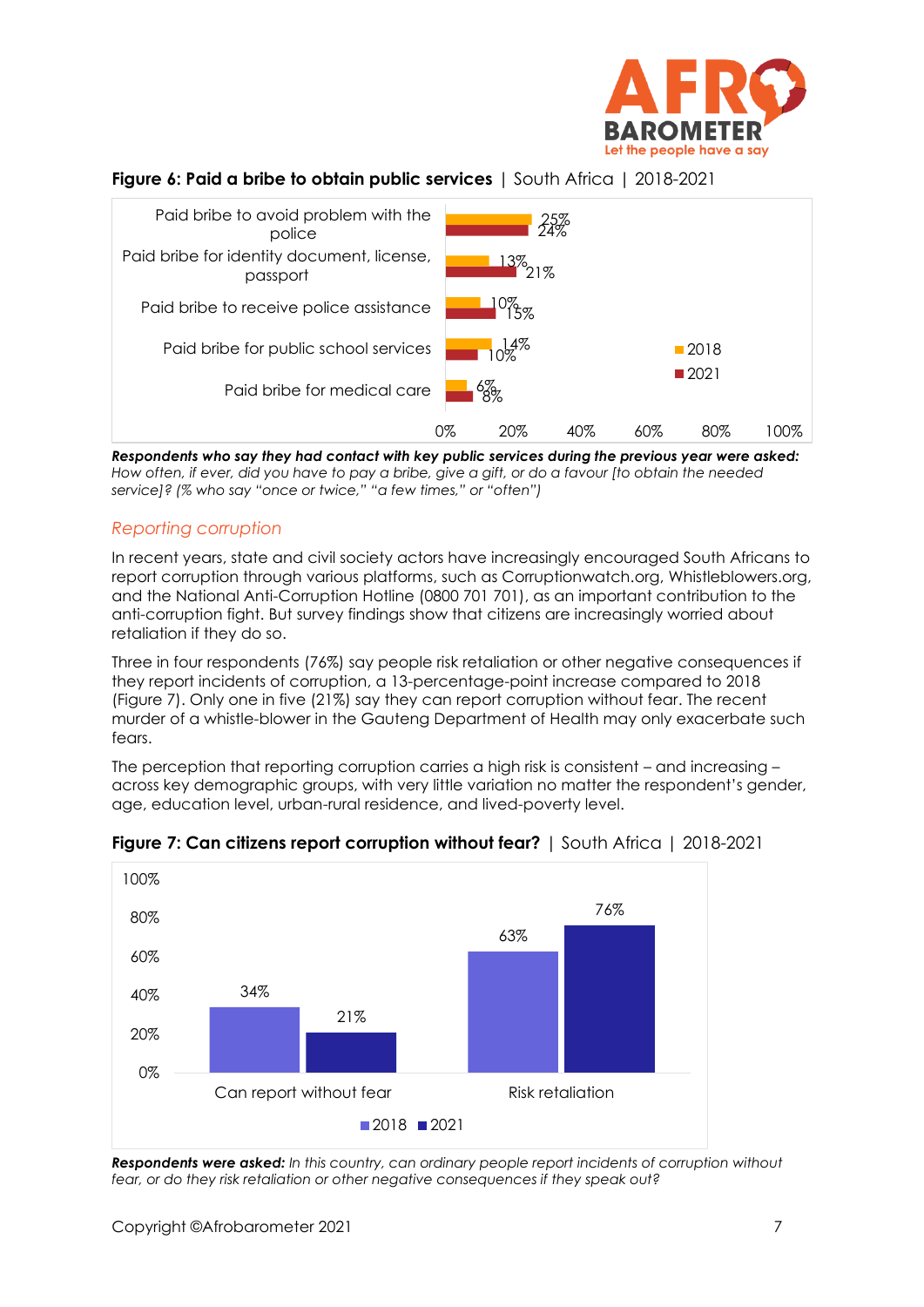

# **Breaking the law goes unpunished**

Punishing corruption is an indispensable part of an anti-corruption strategy. Where impunity is the norm, deterrence as a means of prevention is undermined.

In South Africa, seven in 10 citizens (71%) say that officials who break the law "often" or "always" go unpunished (Figure 8). Even ordinary people who commit crimes routinely go unpunished, according to half (49%) of South Africans.



**Figure 8: How often does crime goes unpunished?** | South Africa |2021

*Respondents were asked: In your opinion, how often, in this country: Do officials who commit crimes go unpunished? Do ordinary people who break the law go unpunished?*

Understanding where perceptions of impunity are most common can orient efforts to reassert the integrity of the law. Impunity for officials is most widely perceived in Mpumalanga (81%),

Do your own analysis of Afrobarometer data – on any question, for any country and survey round. It's easy and free at www.afrobarometer.org/online-data-analysis.

KwaZulu-Natal (80%), Western Cape (74%), and Gauteng (73%). Interestingly, the Free State (a province known for widely publicized state corruption scandals) has the smallest proportion (47%) of people who say officials can break the law with impunity (Figure 10).

The perception of official impunity is most widespread among the wealthiest (76%)

and most educated (82%) citizens, and is somewhat more common among men (73%) and urbanites (73%) than among women (68%) and rural residents (66%).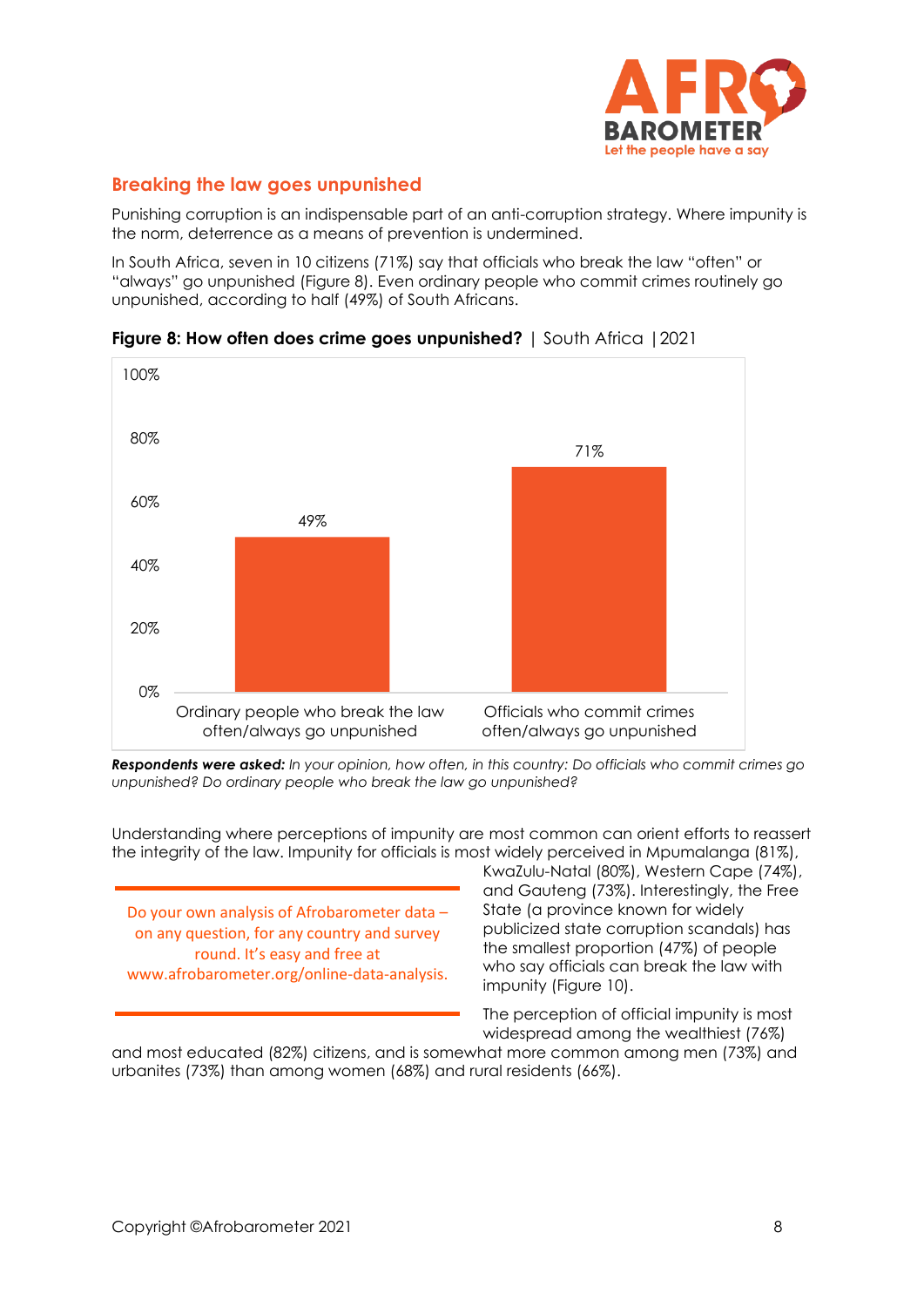





*Respondents were asked: In your opinion, how often, in this country: Do officials who commit crimes go unpunished?*

# **Conclusion**

Positioning himself as an anti-corruption leader, President Ramaphosa signaled that his administration would represent a clean break with state-capture allegations that marked his predecessor's tenure. But Afrobarometer survey findings show that South Africans perceive corruption as increasing under Ramaphosa – even in the Office of the Presidency itself.

Most citizens are dissatisfied with the way the government is handling the fight against corruption, suggesting that the National Anti-Corruption Strategy and other efforts to strengthen independent oversight have not yet had their desired impact.

Equally worrying are the growing number of people who fear retaliation if they report corruption to the authorities and the widespread belief that people who break the law – and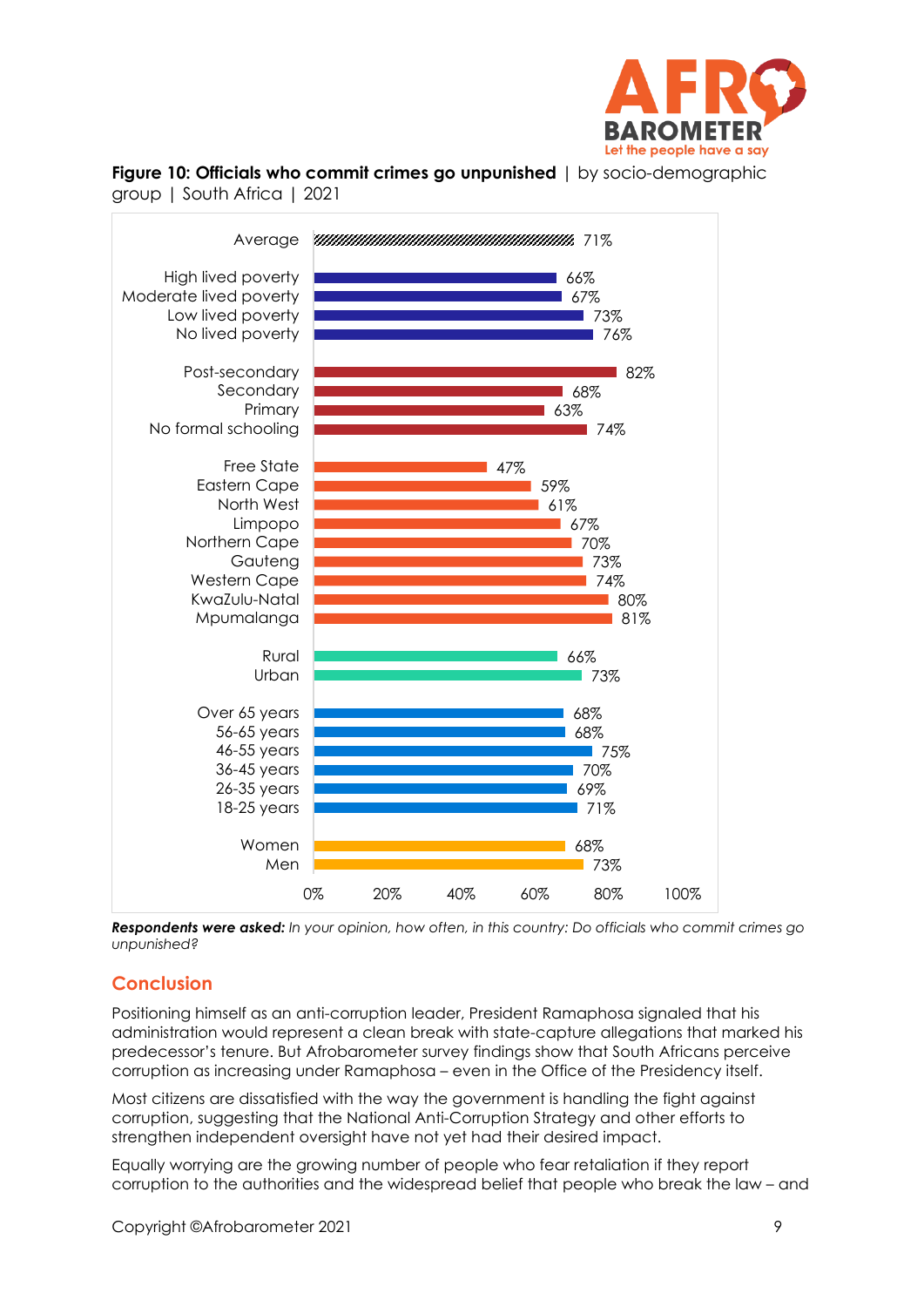

especially officials who break the law – often go unpunished. These public perceptions undermine trust in state institutions and reduce the likelihood that corrupt behaviour will be deterred.

Progress in the anti-corruption fight will require political will, more assertive independent oversight, and safe reporting channels for both whistle-blowers and ordinary citizens. Without these, it appears that South Africans will remain unconvinced that change has come.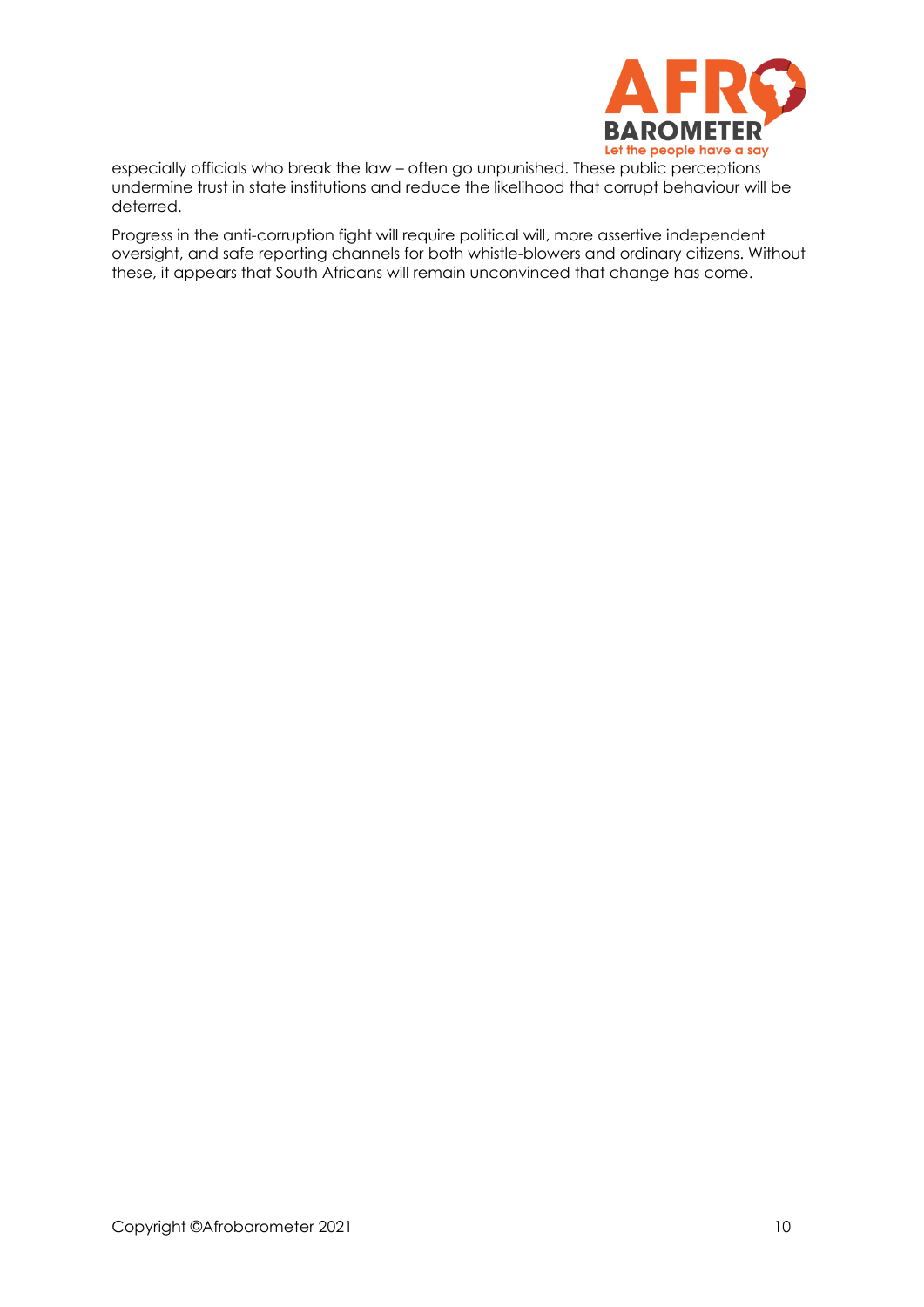

# **References**

- Auditor General of South Africa. (2020). [Auditor-general says the multi-billion rand covid-19 relief](https://www.agsa.co.za/Portals/0/Reports/Special%20Reports/Covid-19%20Special%20report/2020%20Covid-19%20Media%20Release%20FINALISED.pdf)  [package landed in an environment with many control weaknesses.](https://www.agsa.co.za/Portals/0/Reports/Special%20Reports/Covid-19%20Special%20report/2020%20Covid-19%20Media%20Release%20FINALISED.pdf) Media release. 2 September.
- Chingwete, A. (2016). [In South Africa, citizens' trust in president, political institutions drops sharply](https://afrobarometer.org/publications/ad90-south-africa-citizens-trust-president-political-institutions-drops-sharply). Afrobarometer Dispatch No. 90.
- Dryding, D. (2020)[. Are South Africans giving up on democracy?](https://afrobarometer.org/sites/default/files/publications/Dépêches/ab_r7_dispatchno372_are_south_africans_giving_up_on_democracy.pdf) Afrobarometer Dispatch No. 372.
- February, J. (2019). [State capture: An entirely new type of corruption.](https://issafrica.org/research/southern-africa-report/state-capture-an-entirely-new-type-of-corruption) Institute for Security Studies.
- Fukuyama, F. (2014). *Political order and political decay : From the industrial revolution to the globalisation of democracy.* London: Profile Books.
- Hendricks, C. (2019). [Ramaphosa sets out a bold vision for South Africa. But can he pull it off?](https://theconversation.com/ramaphosa-sets-out-a-bold-vision-for-south-africa-but-can-he-pull-it-off-109784) The Conversation. 13 January.
- Klein, D. (2021)[. South Africa arrests 7 suspects of whistleblower murder.](https://www.occrp.org/en/daily/15098-south-africa-arrests-7-suspects-of-whistleblower-murder) Organized Crime and Corruption Reporting Project. 2 September.
- McCain, N. (2021). [Health department contract rigged in favour of Digital Vibes](https://www.news24.com/news24/southafrica/news/health-department-contact-rigged-in-favour-of-digital-vibes-report-20210726) report. News24.
- Nkomo, S. (2017). [Public service delivery in South Africa: Councillors and citizens critical links in](https://afrobarometer.org/publications/pp42-public-service-delivery-south-africa-councillors-and-citizens-critical-links)  [overcoming persistent inequities.](https://afrobarometer.org/publications/pp42-public-service-delivery-south-africa-councillors-and-citizens-critical-links) Afrobarometer Dispatch No. 42.
- Republic of South Africa. (2020)[. National anti-corruption strategy 2020-2030.](https://www.gov.za/sites/default/files/gcis_document/202105/national-anti-corruption-strategy-2020-2030.pdf)
- Tandwa, L. (2021)[. Reshuffle: Mkhize tenders resignation as Ramaphosa calls top six meeting.](https://mg.co.za/politics/2021-08-05-mkhize-tenders-resignation-as-ramaphosa-calls-top-six-meeting-fueling-cabinet-reshuffle-speculation/) Mail & Guardian. 5 August.
- Transparency International. (2019)[. Corruption Perceptions Index.](https://www.transparency.org/en/cpi/2017/index/zaf)